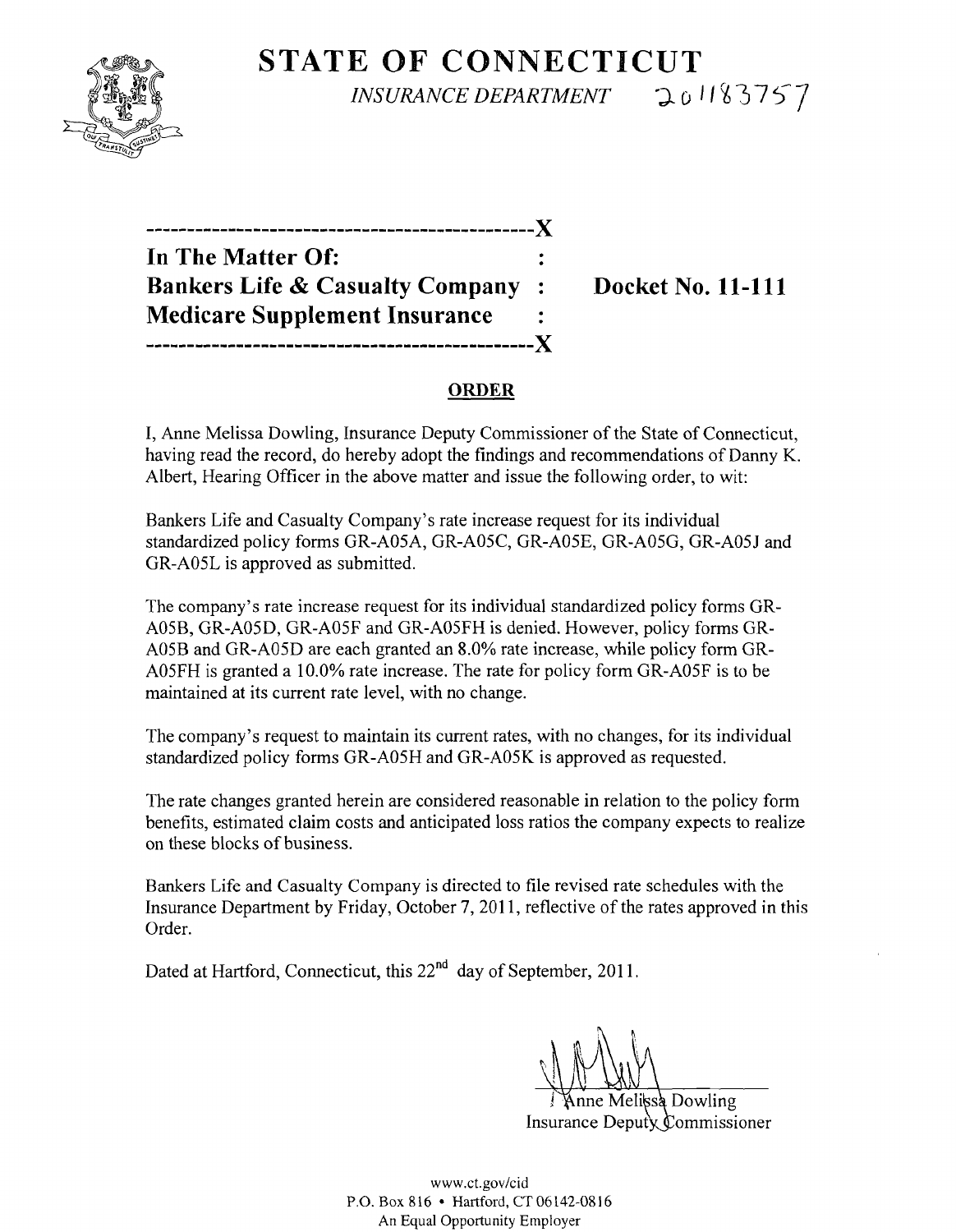# **STATE OF CONNECTICUT**



*INSURANCE DEPARTMENT* 

-------------------------X

**In The Matter Of: Bankers Life & Casualty Company : Docket No. LH 11-111 Medicare Supplement Insurance** 

---~-------------------------------------------X

## **PROPOSED FINAL DECISION**

## 1. **INTRODUCTION**

The Insurance Commissioner of the State of Connecticut is empowered to review rates charged for individual and group Medicare supplement policies sold to any resident of this State who is eligible for Medicare. The source for this regulatory authority is contained in Chapter 700c and Section 38a-495a of the Connecticut General Statutes.

After due notice a hearing was held at the Insurance Department in Hartford on September 15,2011 to consider whether or not the rate increase requested by Bankers Life and Casualty Company on its individual standardized Medicare supplement business should be approved.

No members from the general public attended the hearing.

No representative from Bankers Life and Casualty Company participated in the hearing.

The hearing was conducted in accordance with the requirements of Section 38a-474, Connecticut General Statutes, the Uniform Administrative Procedures Act, Chapter 54 of the Connecticut General Statutes, and the Insurance Department Rules of Practice, Section 38a-8-l et seq. of the Regulations of Connecticut State Agencies.

A Medicare supplement (or Medigap) policy is a private health insurance policy sold on an individual or group basis which provides benefits that are additional to the benefits provided by Medicare. For many years Medicare supplement policies have been highly regulated under both state and federal law to protect the interests of persons eligible for Medicare who depend on these policies to provide additional coverage for the costs of health care.

Effective December 1, 2005, Connecticut amended its program of standardized Medicare supplement policies in accordance with Section 38a-495a of the Connecticut General Statutes, and Sections 38a-495a-l through 38a-495a-2l of the Regulations of Connecticut Agencies. This program, which conforms to federal requirements, provides that all insurers offering Medicare supplement policies for sale in the state must offer the basic "core" package of benefits known as Plan A. Insurers may also offer anyone or more of eleven other plans (Plans B through L).

> www.ct.gov/cid P.O. Box 816 • Hartford, CT 06142-0816 An Equal Opportunity Employer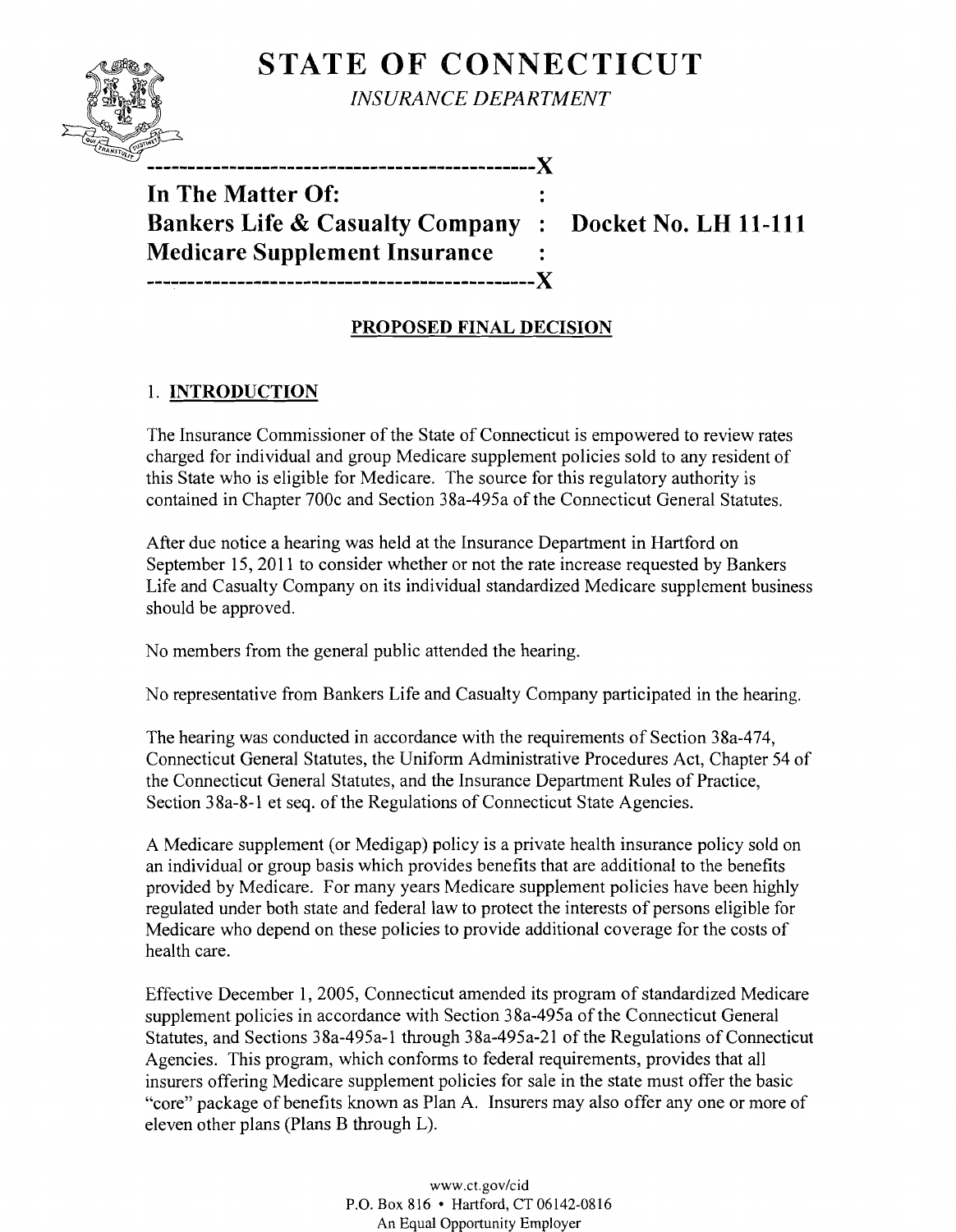Effective January 1,2006, in accordance with Section 38a-495c of the Connecticut General Statutes (as amended by Public Act 05-20) premiums for all Medicare supplement policies in the state must use community rating. Rates for Plans A through L must be computed without regard to age, gender, previous claims history or the medical condition of any person covered by a Medicare supplement policy or certificate.

The statute provides that coverage under Plan A through L may not be denied on the basis of age, gender, previous claims history or the medical condition of any covered person. Insurers may exclude benefits for losses incurred within six months from the effective date of coverage based on a pre-existing condition.

Effective October 1, 1998, carriers that offer Plan B or Plan C must make these plans as well as Plan A, available to all persons eligible for Medicare by reason of disability.

Insurers must also make the necessary arrangements to receive notice of all claims paid by Medicare for their insureds so that supplemental benefits can be computed and paid without requiring insureds to file claim forms for such benefits. This process of direct notice and automatic claims payment is commonly referred to as "piggybacking" or "crossover".

Sections 38a-495 and 38a-522 of the Connecticut General Statutes, and Section 38a-495a-lO of the Regulations of Connecticut Agencies, state that individual and group Medicare supplement policies must have anticipated loss ratios of 65% and 75%, respectively. Under Sections 38a-495-7 and 38a-495a-lO of the Regulations of Connecticut Agencies, filings for rate increases must demonstrate that actual and expected losses in relation to premiums meet these standards, and anticipated loss ratios for the entire future period for which the requested premiums are calculated to provide coverage must be expected to equal or exceed the appropriate loss ratio standard.

Section 38a-473 of the Connecticut General Statutes provides that no insurer may incorporate in its rates for Medicare supplement policies factors for expenses that exceed 150% of the average expense ratio for that insurer's entire written premium for all lines of health insurance for the previous calendar year.

#### II. **FINDING OF FACT**

After reviewing the exhibits entered into the record of this proceeding, the testimony of the witnesses, and utilizing the experience, technical competence and specialized knowledge of the Insurance Department, the undersigned makes the following findings of fact:

1. Bankers Life and Casualty submitted rate increase proposals for the following Medicare supplement policy forms:

Individual Standardized Policy Forms GR-A05A through GR-A05L

- 2. The proposed rates for these policy forms are expected to satisfy the Connecticut regulatory loss ratio requirement of 65%.
- 3. The proposed rates are intended to be effective through year-end 2012.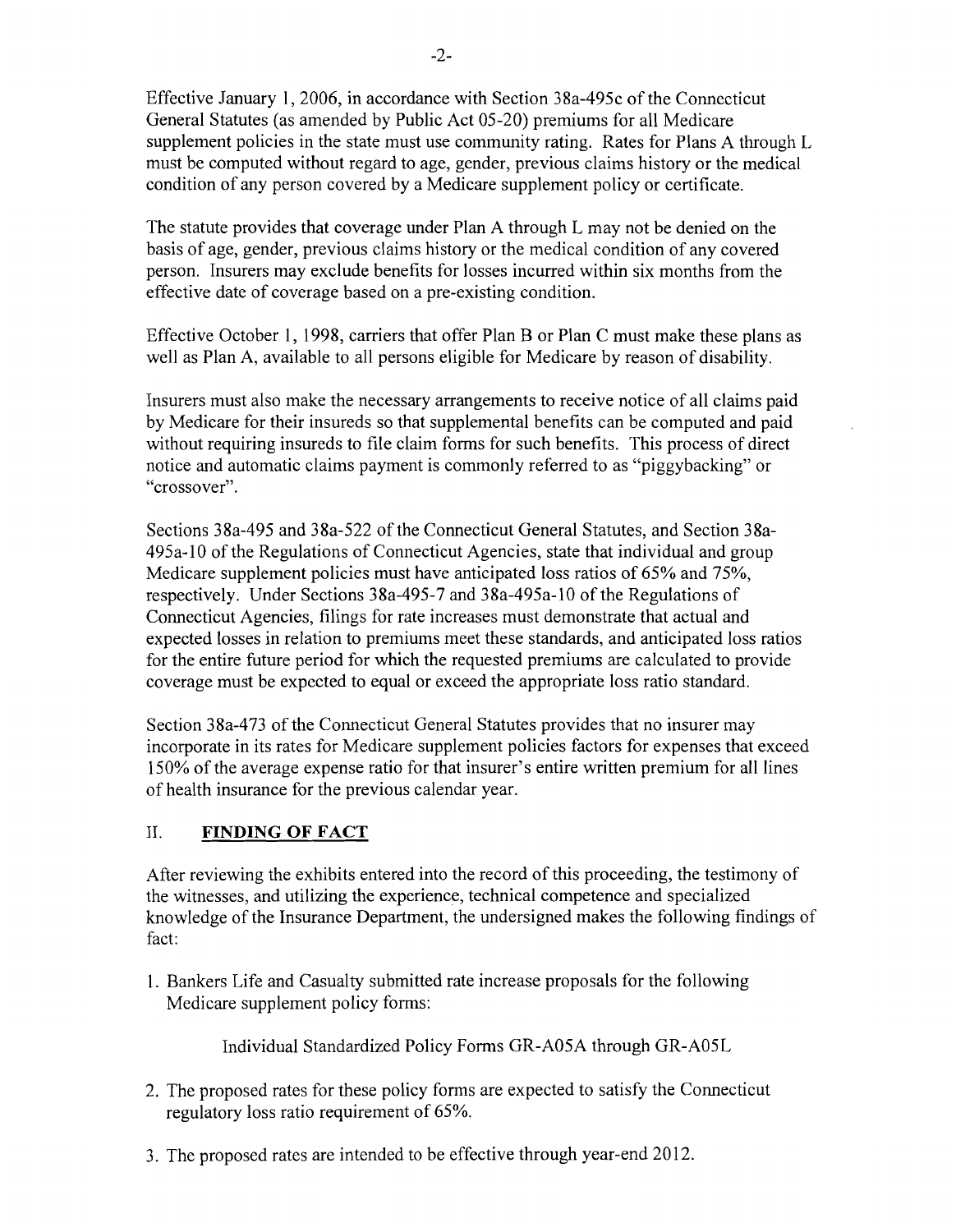- 4. Bankers certified that their expense factors are in compliance with Section 38a-473, C.G.S.
- 5. The company is complying with subsection (e) of section 38a-495c, C.G.S., relative to the automatic claim-processing requirement (crossover/piggybacking).
- 6. Bankers Life and Casualty has requested the following rate increases for these forms:

| Rate Increase |
|---------------|
| 8.0%          |
| 12.0%         |
| 5.5%          |
| 15.0%         |
| 5.0%          |
| 4.0%          |
| 15.0%         |
| 8.0%          |
| 3.0%          |
| 8.0%          |
|               |

Bankers' is also requesting no rate increase for Plans H and K.

- 7. The last rate increase approved for these forms ranged from 3.5% to 15.0%, effective 1/1/11.
- 8. The following are in-force counts on a nationwide basis as well as Connecticut specific as of  $6/2011$  by plan:

| Plan          | Connecticut | Nationwide |
|---------------|-------------|------------|
| A             |             | 82         |
| B             | 6           | 589        |
| $\mathcal{C}$ | 16          | 3,095      |
| D             | 16          | 1,724      |
| E             | 198         | 3,064      |
| $\mathbf{F}$  | 34          | 5,231      |
| FH            | 1,459       | 2,687      |
| G             | 43          | 430        |
| H             |             | 2          |
| J             | 193         | 19,041     |
| K             | 19          | 292        |
| L             | 33          | 855        |
| Total         | 2,019       | 37,092     |

9. The 2008, 2009, 2010 and inception-to-date loss ratios on a nationwide basis, by plan, are as follows:

| $Plan$   | 2008     | 2009  | 2010  | Inception |
|----------|----------|-------|-------|-----------|
| A.       | 52.4%    | 53.6% | 55.4% | 79.6%     |
| R        | 68.3%    | 65.3% | 73.2% | 72.0%     |
| $\Gamma$ | $62.3\%$ | 62.3% | 63.7% | 72.5%     |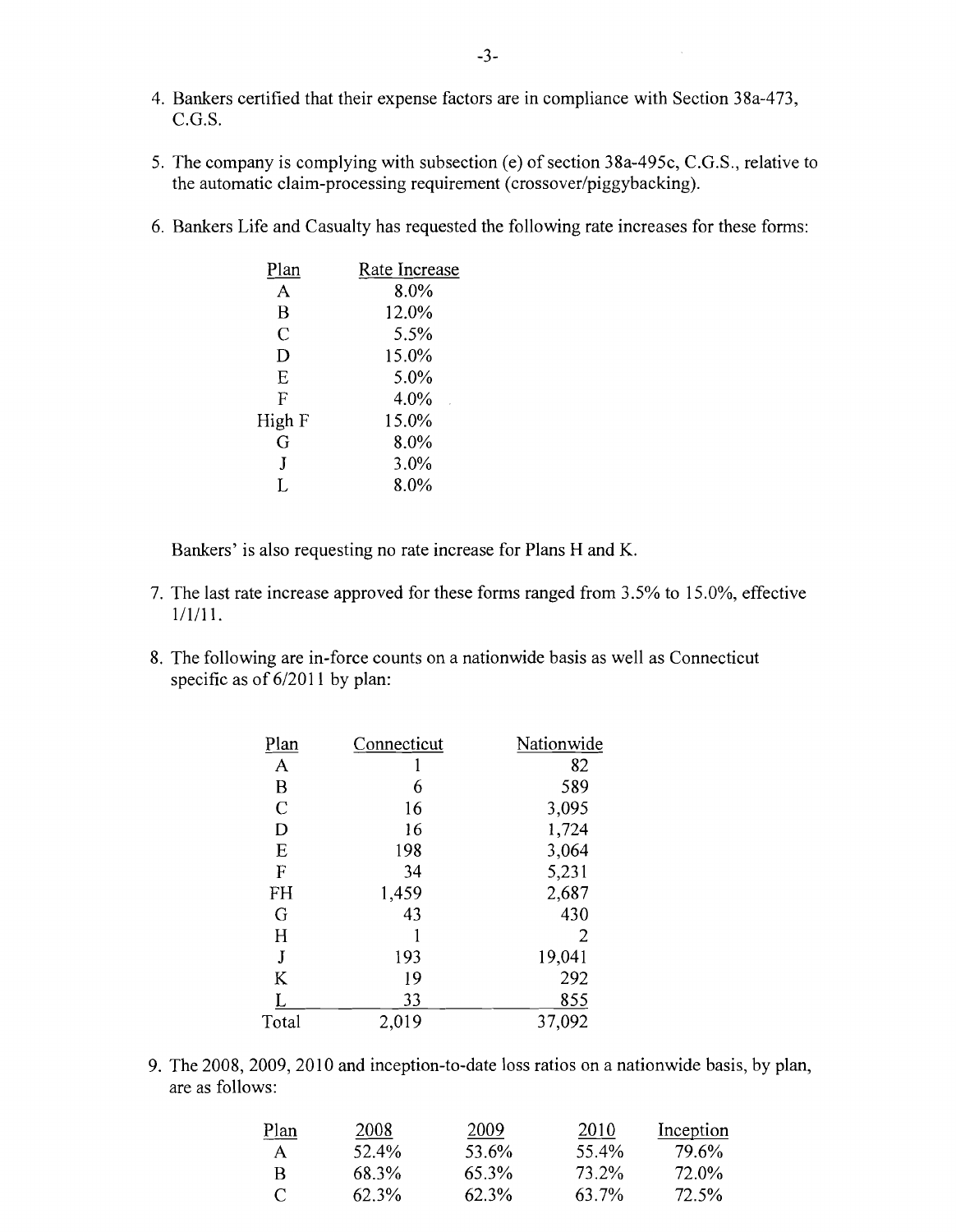| D         | 72.7% | 73.5% | 76.7% | 72.7% |  |
|-----------|-------|-------|-------|-------|--|
| Е         | 71.5% | 67.5% | 68.5% | 71.1% |  |
| F         | 65.4% | 62.1% | 63.6% | 65.0% |  |
| <b>FH</b> | 74.4% | 75.4% | 67.4% | 56.7% |  |
| G         | 59.0% | 55.8% | 61.0% | 68.0% |  |
| H         | 29.8% | 7.2%  | 26.4% | 99.8% |  |
| J         | 72.4% | 70.5% | 71.3% | 71.3% |  |
| K         | 62.9% | 58.9% | 64.6% | 61.8% |  |
| I.        | 62.6% | 69.1% | 75.3% | 72.1% |  |
| Total     | 68.0% | 66.7% | 68.5% | 70.0% |  |
|           |       |       |       |       |  |

10. The 2008, 2009, 2010 and inception-to-date loss ratios for Connecticut, by plan, are as follows:

| Plan      | 2008   | 2009   | 2010   | Inception |
|-----------|--------|--------|--------|-----------|
| A         | 153.2% | 129.8% | 121.6% | 256.8%    |
| В         | 146.3% | 99.9%  | 93.3%  | 148.2%    |
| C         | 108.1% | 102.8% | 76.7%  | 78.8%     |
| D         | 52.3%  | 73.4%  | 41.9%  | 69.1%     |
| Е         | 60.1%  | 60.6%  | 63.9%  | 80.5%     |
| F         | 55.6%  | 59.9%  | 40.2%  | 68.8%     |
| <b>FH</b> | 100.4% | 99.9%  | 78.7%  | 76.8%     |
| G         | 58.5%  | 56.0%  | 66.6%  | 73.7%     |
| Н         | 10.7%  | 1.9%   | 15.1%  | 61.8%     |
| J         | 91.2%  | 78.6%  | 65.1%  | 85.9%     |
| K         | 105.9% | 164.6% | 60.0%  | 61.6%     |
| Т.        | 62.8%  | 51.4%  | 107.3% | 68.6%     |
| Total     | 76.2%  | 75.1%  | 68.2%  | 79.5%     |
|           |        |        |        |           |

- 11. These forms represent a closed block of business. The forms are no longer being marketed in Connecticut.
- 12. Bankers Life and Casualty's 2011 Medicare supplement rate filing proposal is in compliance with the requirements of regulation 38a-474 as it applies to the contents of the rate submission as well as the actuarial memorandum.

#### III. RECOMMENDATION

Below is a summary of proposed and recommended rate increases for these forms:

| Proposed | Recommend |
|----------|-----------|
| 8.0%     | 8.0%      |
| 12.0%    | 8.0%      |
| 5.5%     | 5.5%      |
| 15.0%    | 8.0%      |
| 5.0%     | 5.0%      |
| 4.0%     | $0.0\%$   |
| 15.0%    | 10.0%     |
| 8.0%     | 8.0%      |
| 3.0%     | $3.0\%$   |
| 8.0%     | 8.0%      |
|          |           |